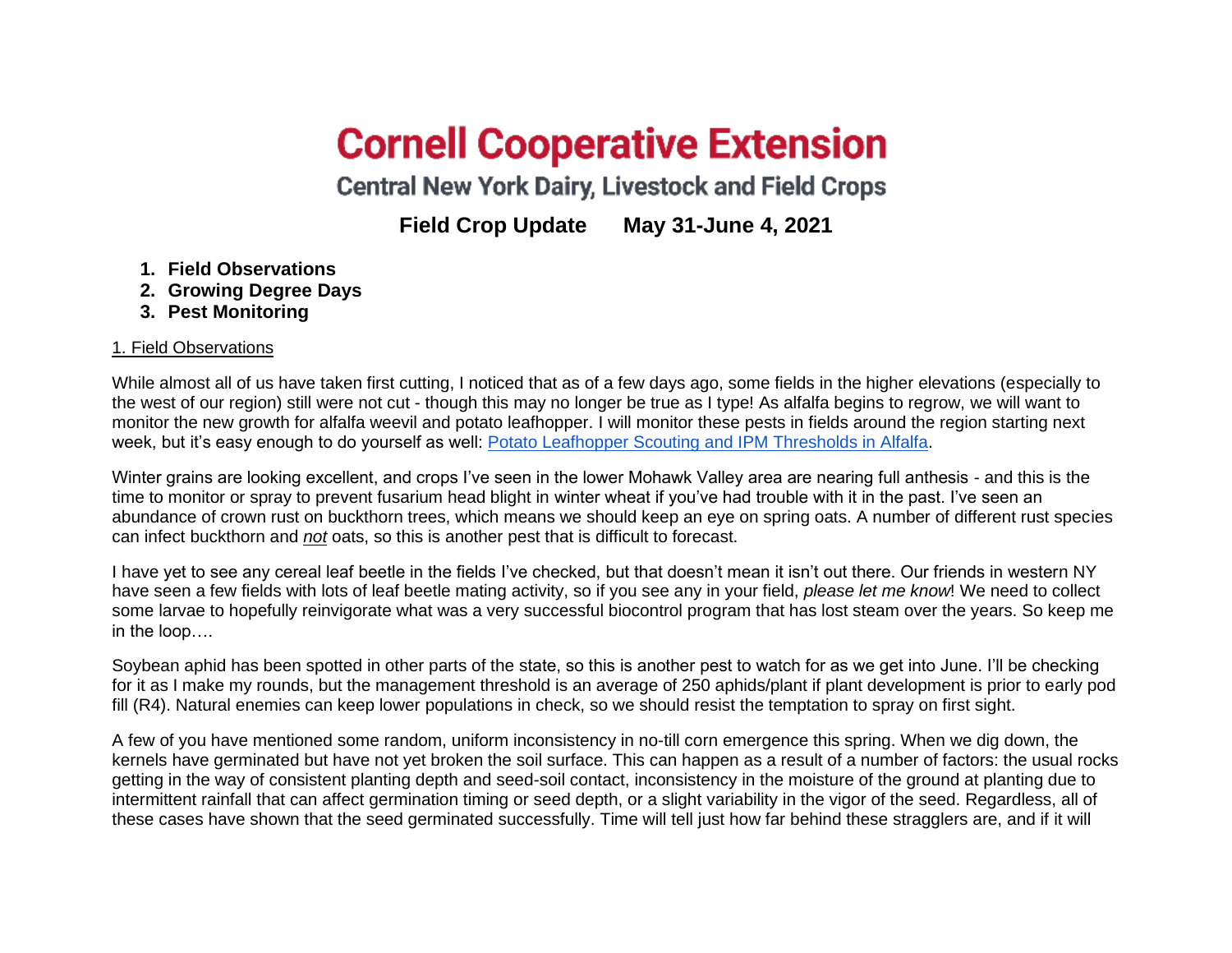impact yield. Hopefully the recent rain and warm weather will help the stragglers catch up. Cold temperatures at night can slow emergence, but the forecast is telling us that we will *not* have that issue over the next 7-10 days.

## 2. Growing Degree Days as of June 2nd (*See: [Climate Smart Farming Growing Degree Day Calculator](http://climatesmartfarming.org/tools/csf-growing-degree-day-calculator)*)

*Growing degree days (GDD) are calculated by taking the average daily temperature and subtracting the base temperature for development of a given organism ((High + Low)/2 – base temp = GDD). For corn silage, we are using base 50/86, as corn development starts at 50 degrees F and ceases above 86.*

| As of: 2 June 2021       | Planting Date: April 26 (Base 86/50) |            |                                                   |     | Planting Date: May 10 (Base 86/50) |         |                          |     |           |                   |
|--------------------------|--------------------------------------|------------|---------------------------------------------------|-----|------------------------------------|---------|--------------------------|-----|-----------|-------------------|
| Location                 | Elevation (ft)                       | Latitude N | 2021 to date   15 yr avg   30 yr avg   Record L-H |     |                                    |         | 2021 to date   15 yr avg |     | 30 yr avg | <b>Record L-H</b> |
| Poland                   | 675                                  | 43.23      | 297                                               | 340 | 302                                | 168-424 | 246                      | 251 | 212       | 109-338           |
| Canastota                | 420                                  | 43.08      | 345                                               | 400 | 358                                | 229-494 | 278                      | 290 | 249       | 146-376           |
| <b>Saratoga Springs</b>  | 365                                  | 43.08      | 363                                               | 379 | 349                                | 220-485 | 284                      | 276 | 245       | 151-374           |
| Frankfort                | 530                                  | 43.03      | 334                                               | 387 | 350                                | 212-481 | 268                      | 283 | 244       | 139-377           |
| Galway                   | 749                                  | 43.02      | 342                                               | 364 | 340                                | 227-472 | 273                      | 264 | 237       | 153-368           |
| <b>St Johnsville</b>     | 650                                  | 43         | 303                                               | 341 | 316                                | 198-449 | 248                      | 252 | 221       | 131-359           |
| Fenner                   | 1480                                 | 42.97      | 287                                               | 332 | 289                                | 172-426 | 232                      | 246 | 204       | 111-321           |
| Fultonville              | 489                                  | 42.95      | 335                                               | 377 | 342                                | 223-481 | 269                      | 276 | 239       | 151-382           |
| <b>Bouckville</b>        | 1170                                 | 42.93      | 292                                               | 339 | 296                                | 182-424 | 234                      | 250 | 208       | 119-330           |
| <b>Richfield Springs</b> | 1580                                 | 42.85      | 278                                               | 322 | 296                                | 177-421 | 224                      | 237 | 206       | 115-334           |
| <b>Cherry Valley</b>     | 758                                  | 42.81      | 274                                               | 310 | 289                                | 180-422 | 221                      | 230 | 203       | 119-337           |
| <b>Burlington</b>        | 1959                                 | 42.72      | 268                                               | 314 | 292                                | 179-412 | 213                      | 231 | 204       | 118-326           |
| Sherburne                | 1115                                 | 42.69      | 319                                               | 367 | 324                                | 199-451 | 248                      | 269 | 226       | 129-356           |
| <b>Cobleskill</b>        | 937                                  | 42.68      | 316                                               | 348 | 320                                | 213-472 | 251                      | 256 | 224       | 142-374           |
| Oneonta                  | 1107                                 | 42.47      | 268                                               | 313 | 294                                | 181-422 | 209                      | 229 | 205       | 120-331           |
| Oxford                   | 1499                                 | 42.4       | 269                                               | 337 | 300                                | 188-433 | 208                      | 246 | 210       | 123-343           |
| <b>Bainbridge</b>        | 1000                                 | 42.3       | 295                                               | 353 | 317                                | 204-454 | 224                      | 256 | 221       | 136-361           |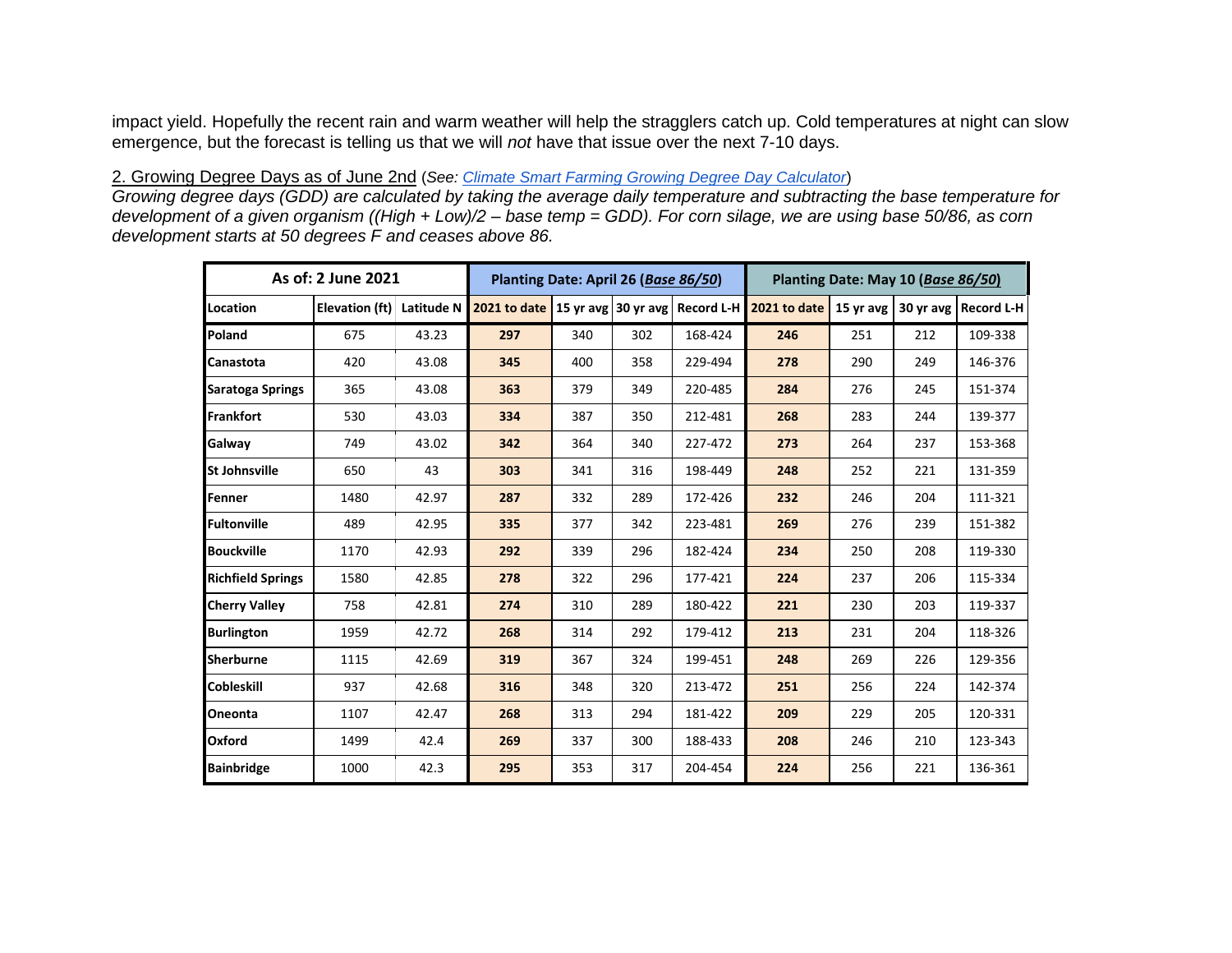| As of: 2 June 2021       |                |       | Planting Date: May 17 (Base 86/50) |                     |     |                   | Planting Date: May 24 (Base 86/50) |                     |     |                   |
|--------------------------|----------------|-------|------------------------------------|---------------------|-----|-------------------|------------------------------------|---------------------|-----|-------------------|
| Location                 | Elevation (ft) |       | Latitude N 2021 to date            | 15 yr avg 30 yr avg |     | <b>Record L-H</b> | 2021 to date                       | 15 yr avg 30 yr avg |     | <b>Record L-H</b> |
| Poland                   | 675            | 43.23 | 197                                | 195                 | 157 | 75-259            | 83                                 | 126                 | 97  | 40-169            |
| Canastota                | 420            | 43.08 | 221                                | 226                 | 184 | 100-298           | 94                                 | 145                 | 113 | 54-187            |
| <b>Saratoga Springs</b>  | 365            | 43.08 | 217                                | 214                 | 182 | 107-273           | 85                                 | 138                 | 114 | 51-186            |
| <b>Frankfort</b>         | 530            | 43.03 | 212                                | 218                 | 181 | 98-283            | 88                                 | 139                 | 111 | 49-187            |
| Galway                   | 749            | 43.02 | 210                                | 205                 | 175 | 108-267           | 82                                 | 133                 | 109 | 47-186            |
| <b>St Johnsville</b>     | 650            | 43    | 198                                | 196                 | 164 | 92-261            | 80                                 | 127                 | 101 | 42-172            |
| Fenner                   | 1480           | 42.97 | 191                                | 194                 | 152 | 79-275            | 75                                 | 127                 | 94  | 38-178            |
| Fultonville              | 489            | 42.95 | 209                                | 214                 | 178 | 106-279           | 87                                 | 138                 | 110 | 51-188            |
| <b>Bouckville</b>        | 1170           | 42.93 | 191                                | 196                 | 154 | 81-262            | 74                                 | 128                 | 96  | 37-170            |
| <b>Richfield Springs</b> | 1580           | 42.85 | 181                                | 184                 | 152 | 83-242            | 70                                 | 120                 | 94  | 35-162            |
| <b>Cherry Valley</b>     | 758            | 42.81 | 179                                | 180                 | 150 | 86-247            | 70                                 | 118                 | 93  | 36-161            |
| <b>Burlington</b>        | 1959           | 42.72 | 174                                | 179                 | 150 | 84-235            | 66                                 | 117                 | 92  | 35-160            |
| <b>Sherburne</b>         | 1115           | 42.69 | 200                                | 209                 | 168 | 91-262            | 79                                 | 136                 | 104 | 39-176            |
| <b>Cobleskill</b>        | 937            | 42.68 | 197                                | 199                 | 166 | 106-275           | 79                                 | 130                 | 104 | 45-179            |
| Oneonta                  | 1107           | 42.47 | 171                                | 177                 | 151 | 86-241            | 65                                 | 115                 | 93  | 34-157            |
| Oxford                   | 1499           | 42.4  | 168                                | 190                 | 155 | 91-250            | 65                                 | 124                 | 96  | 35-167            |
| <b>Bainbridge</b>        | 1000           | 42.3  | 181                                | 198                 | 164 | 98-263            | 73                                 | 130                 | 102 | 38-171            |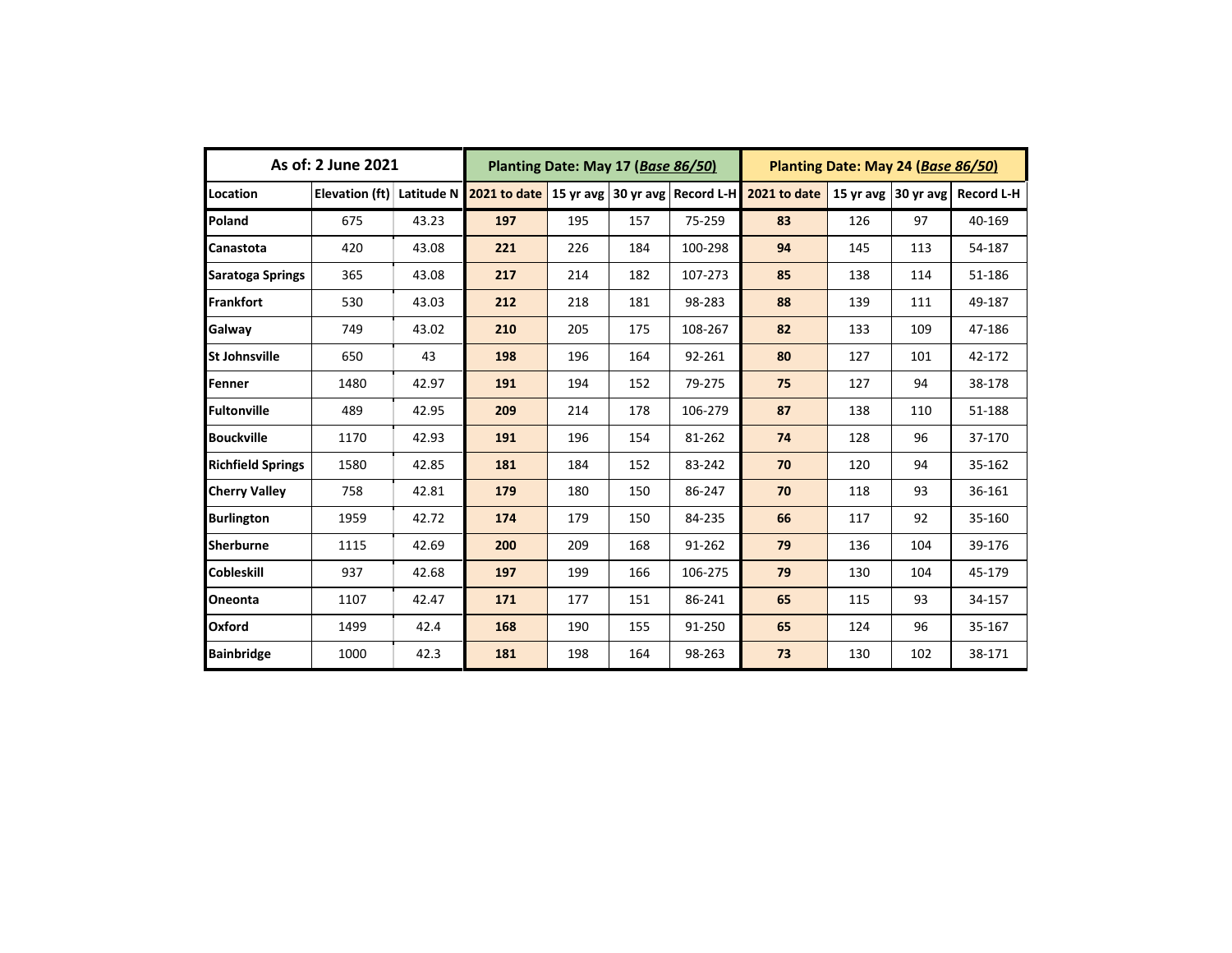

With the warm weather in the forecast, just about all of us can expect another 140-160 GDD over the next 7 days: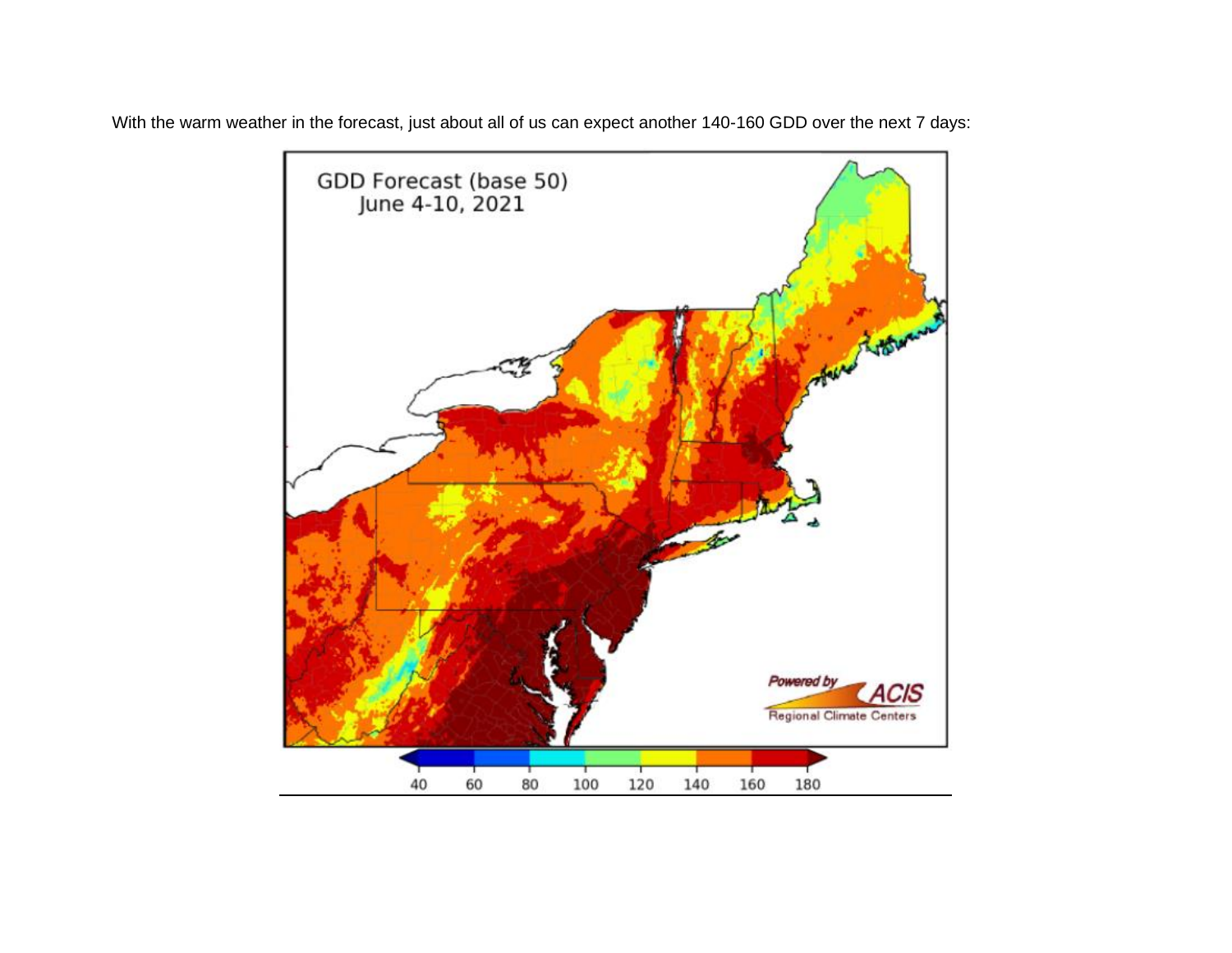## 3. Pest Monitoring

*This year we will again monitor for several pests of corn and soybean, including black cutworm, western bean cutworm, true armyworm, soybean cyst nematode, and the invasive soybean pests (and as-of-yet undetected) silver Y moth and golden twin spot moth.*

| <b>Black Cutworm</b> |          |              |  |                                                                                                                              |              |                     |  |  |  |
|----------------------|----------|--------------|--|------------------------------------------------------------------------------------------------------------------------------|--------------|---------------------|--|--|--|
| <b>Week</b>          |          |              |  | Munnsville, Madison   Poland, Herkimer   Canajoharie, Montg.   C. Bridge, Schoharie   W. Charlton, S'toga   Oxford, Chenango |              |                     |  |  |  |
| <b>April 26</b>      |          | Traps placed |  |                                                                                                                              |              |                     |  |  |  |
| Apr 26 - May 3       | $\Omega$ |              |  |                                                                                                                              |              |                     |  |  |  |
| May 3 - 10           | $\Omega$ |              |  |                                                                                                                              |              |                     |  |  |  |
| May 10 - 17          | $\Omega$ |              |  |                                                                                                                              | Traps placed |                     |  |  |  |
| May 17 - 24          | $\Omega$ |              |  |                                                                                                                              | 0            | <b>Traps Placed</b> |  |  |  |
| May 24 - Jun 1       | 0        |              |  |                                                                                                                              |              |                     |  |  |  |
| Total:               |          |              |  |                                                                                                                              |              |                     |  |  |  |

| <b>True Armyworm</b> |              |  |  |                                                                                                                              |              |              |  |  |  |  |
|----------------------|--------------|--|--|------------------------------------------------------------------------------------------------------------------------------|--------------|--------------|--|--|--|--|
| <b>Week</b>          |              |  |  | Munnsville, Madison   Poland, Herkimer   Canajoharie, Montg.   C. Bridge, Schoharie   W. Charlton, S'toga   Oxford, Chenango |              |              |  |  |  |  |
| <b>April 26</b>      | Traps placed |  |  |                                                                                                                              |              |              |  |  |  |  |
| Apr 26 - May 3       |              |  |  |                                                                                                                              |              |              |  |  |  |  |
| May 3 - 10           |              |  |  |                                                                                                                              |              |              |  |  |  |  |
| May 10 - 17          |              |  |  |                                                                                                                              | Traps placed |              |  |  |  |  |
| May 17 - 24          | ∩            |  |  |                                                                                                                              |              | Traps placed |  |  |  |  |
| May 24 - Jun 1       |              |  |  |                                                                                                                              |              |              |  |  |  |  |
| Total:               |              |  |  |                                                                                                                              |              |              |  |  |  |  |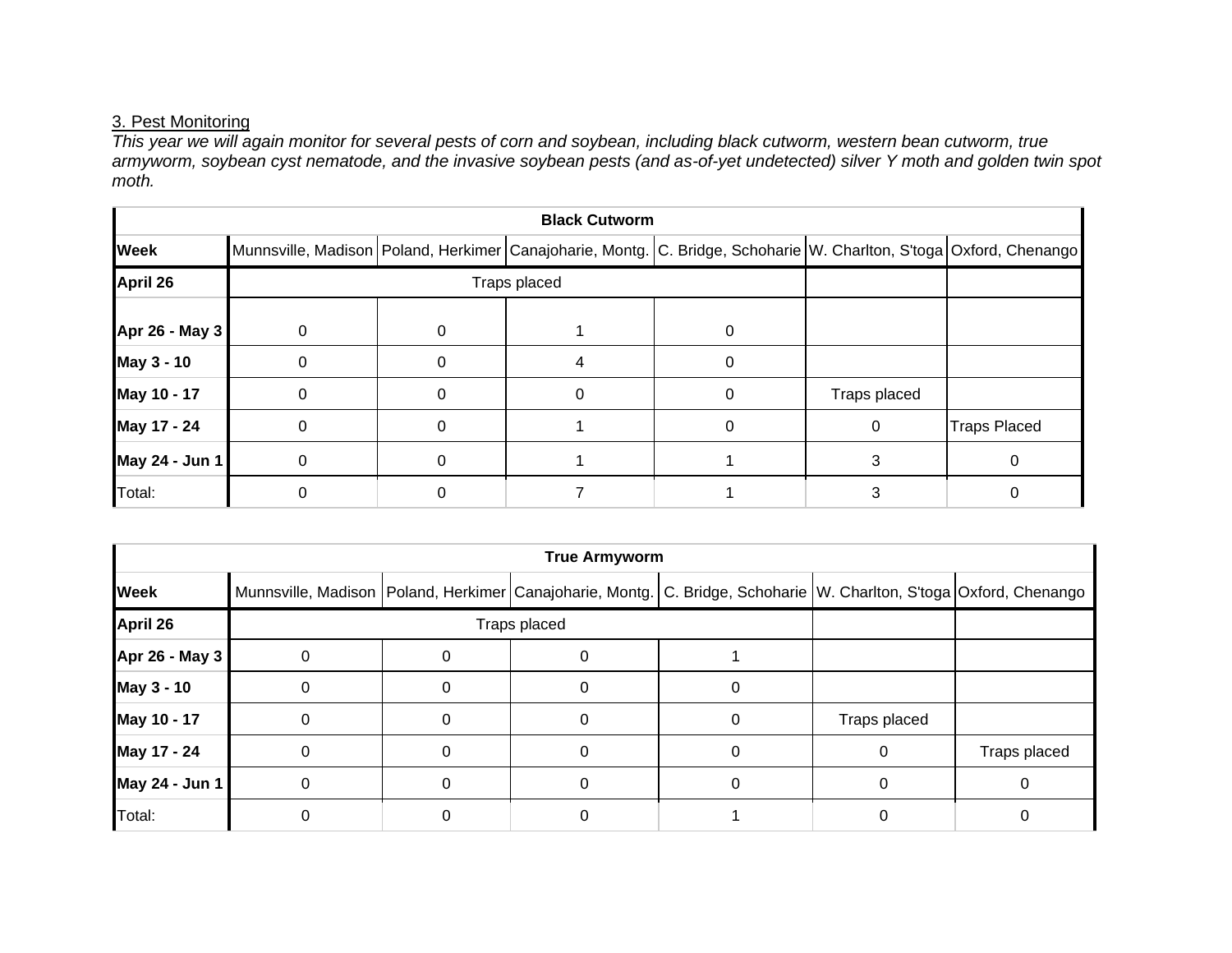Trap captures of these pests have been relatively low across the state, with the exception of some locations in western NY and the north country (Lewis Co.). Cutting begins ~300 GDD (base 50) from moth capture, and the damage thresholds are as follows:

Corn at V2 stage (2 fully emerged leaves with leaf collars)  $-2$  cut plants per 100 Corn at V3 stage (3 fully emerged leaves with leaf collars) – 3 cut plants per 100 Corn at V4 stage (4 fully emerged leaves with leaf collars) – 5 cut plants per 100 Corn at V5 stage (5 fully emerged leaves with leaf collars) – 7 cut plants per 100

The only point of reference for our region based on trap capture is the central Mohawk Valley where we captured our first moths around the beginning of May. We're at about 250 GDD for that region since then, so based on the forecast, we could begin to see cutting next week *if there was substantial egg laying in the crop*. There's no guarantee there will be, especially if your corn field is among other grassy habitats.

While we don't have data for other areas in the region, keep this in mind for your planting date and area (~300 GDD after moth capture/crop emergence). See this article for more information on damage and recommended products: [NYS IPM Field Corn](https://blogs.cornell.edu/whatscroppingup/2020/04/17/nys-ipm-field-corn-pheromone-trapping-network-for-2020-caught-moths-in-mid-april/)  [Pheromone Trapping Network for 2020 Caught Moths in Mid-April! –](https://blogs.cornell.edu/whatscroppingup/2020/04/17/nys-ipm-field-corn-pheromone-trapping-network-for-2020-caught-moths-in-mid-april/) What's Cropping Up? Blog

Cutworm monitoring will continue for another week, after which we will continue monitoring true armyworm and begin to monitor for western bean cutworm in the pheromone traps. As I mentioned earlier, I will also begin monitoring alfalfa pests.

Enjoy the nice weather if you can, stock up on cold drinks, and bring the fans and A/C units out of storage!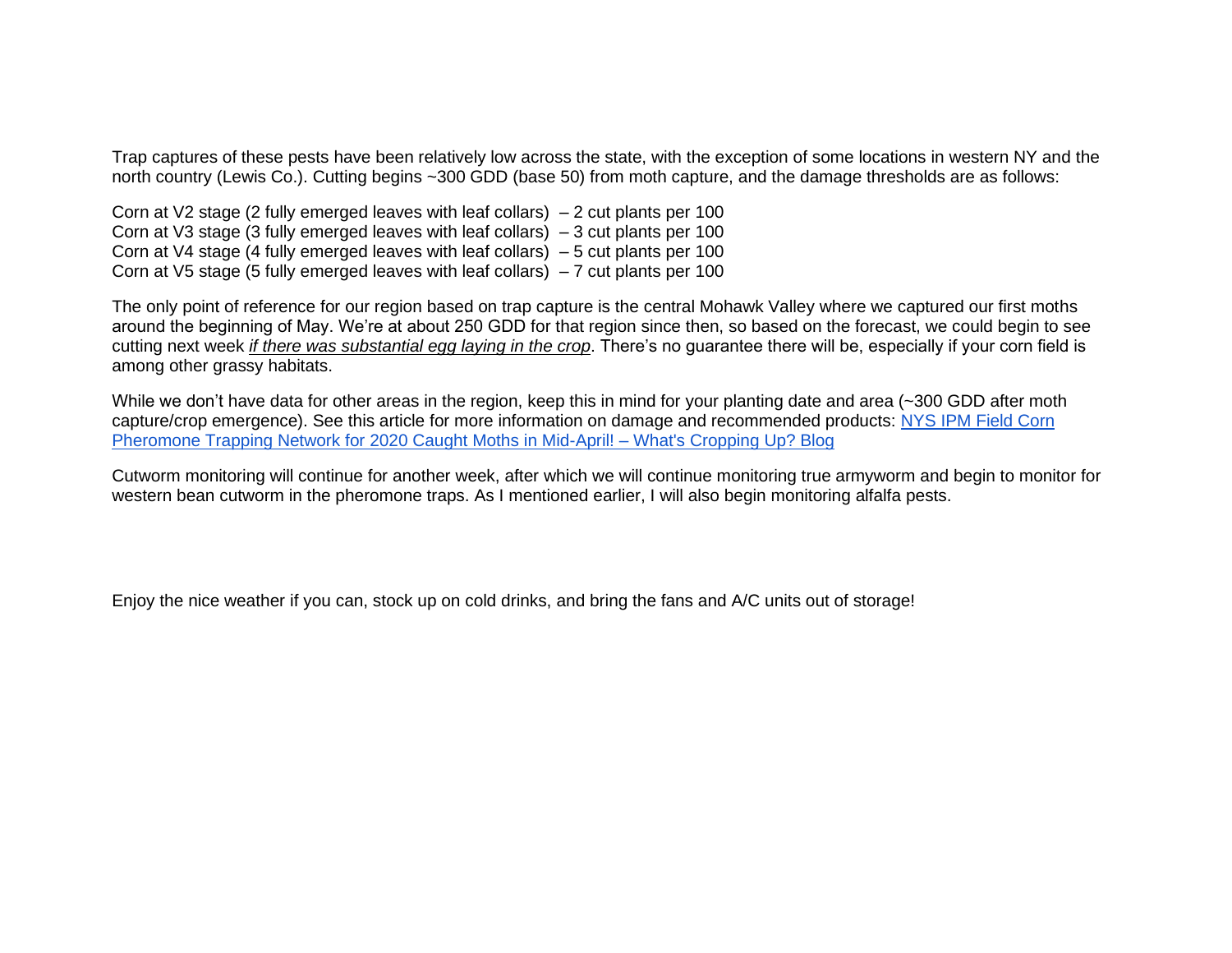*I want to collect your fall armyworm adults and larvae!* While Bt has done a good job of controlling fall armyworm on conventional corn here in the US, it's still a concern in our non-GMO corn and grass crops, and is a major invasive pest in other parts of the world. I'm teaming up with a group in southeast Asia who is studying this pest and its genetic variability around the world, so I'm looking for locations to place pheromone traps so I can collect specimens for them to evaluate. Let me know if you have a field that would be a good trapping candidate this summer, and regardless, please let me know if you encounter larvae: